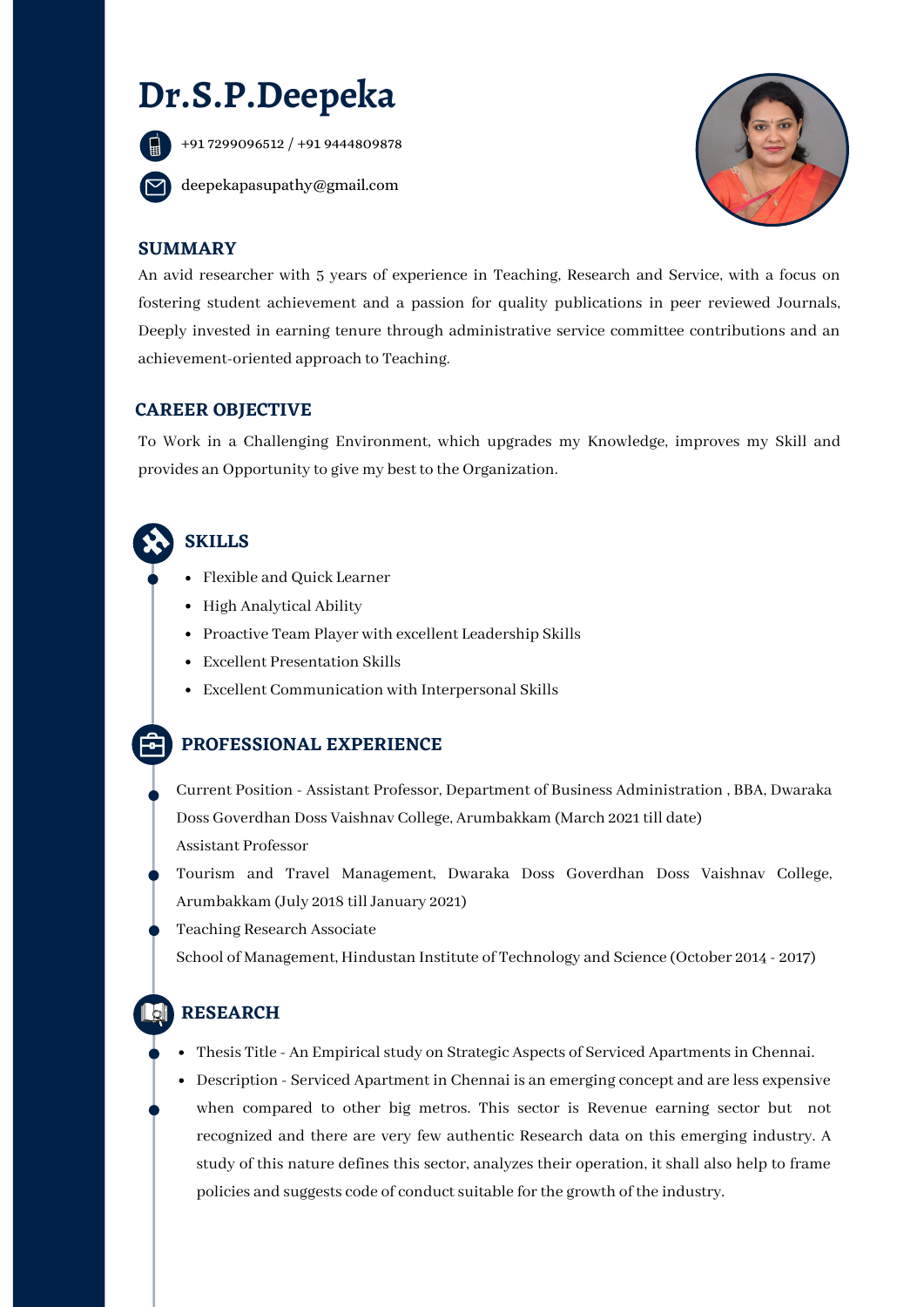#### **TEACHING**

- Handled theory subjects and provided project guidance for Tourism and Travel Management students (Dwaraka Doss Goverdhan Doss Vaishnav College)
- Provided project guidance for BBA and MBA Final Year students (Hindustan Institute of Technology and Science)
- Handled classes for B.com Bank Management, BBA Travel & Tourism Management and MBA Hospitality Management (Hindustan Institute of Technology and Science)
- Motivated students to publish articles and participate in various intellectual events.

### **ADMINISTRATIVE**

- Organized various Events, Webinars and Guest Lectures
- Assisted in NAAC filing
- Co-Editor- Epitome, Department Magazine, BBA, DGVC
- Co-Editor- The Zenith, Department Newsletter, BBA, DGVC
- Co-Editor- Magnifico, Department Entrepreneurial Handbook, BBA, DGVC

### **EDUCATION**

| Ph.D (Business)<br>Administration)    | Hindustan Institute of<br>Technology and Science | 2018 | Successfully defended thesis entitled<br>" An Empirical Study on Strategic<br>Aspects of Serviced Apartments in<br>Chennai" |
|---------------------------------------|--------------------------------------------------|------|-----------------------------------------------------------------------------------------------------------------------------|
| MBA (Hospitality<br>Management)       | Hindustan Institute of<br>Technology and Science | 2014 | 88.90% - Rank Holder                                                                                                        |
| BA (Tourism and<br>Travel Management) | University of Madras                             | 2012 | 78% Rank Holder                                                                                                             |
| <b>HSC</b>                            | State Board                                      | 2009 | 72%                                                                                                                         |
| <b>SSLC</b>                           | Matriculation                                    | 2007 | 62%                                                                                                                         |

#### **PROJECTS & INTERNSHIPS**

| Final Project - MBA                | 2014 | In House Project    | A Study on Destination Image<br>Building initiatives by Branded<br>Hotel Chains on OMR – Chennai |
|------------------------------------|------|---------------------|--------------------------------------------------------------------------------------------------|
| Summer Internship Project<br>- MBA | 2013 | Project             | Hilton, Chennai                                                                                  |
| Final Year Dissertation - BA 2012  |      | <b>Dissertation</b> | Religious<br>Tourism<br>Uttar<br>in<br>Pradesh                                                   |
| Summer Internship Project<br>$-BA$ | 2011 |                     | Forex Department Cox & Kings, Chennai                                                            |

## **PUBLICATONS**

Book Chapter - Transnational Entrepreneurship: Issues of SME Internationalization in the Indian Context - Chapter 9 "Service(d) Apartments Industry in India: A Study on issues, growth prospects and best practices for Internationalization" published by Springer Singapore, 2018. ISBN : 978 981 10 6297 1 (Aug, 2018).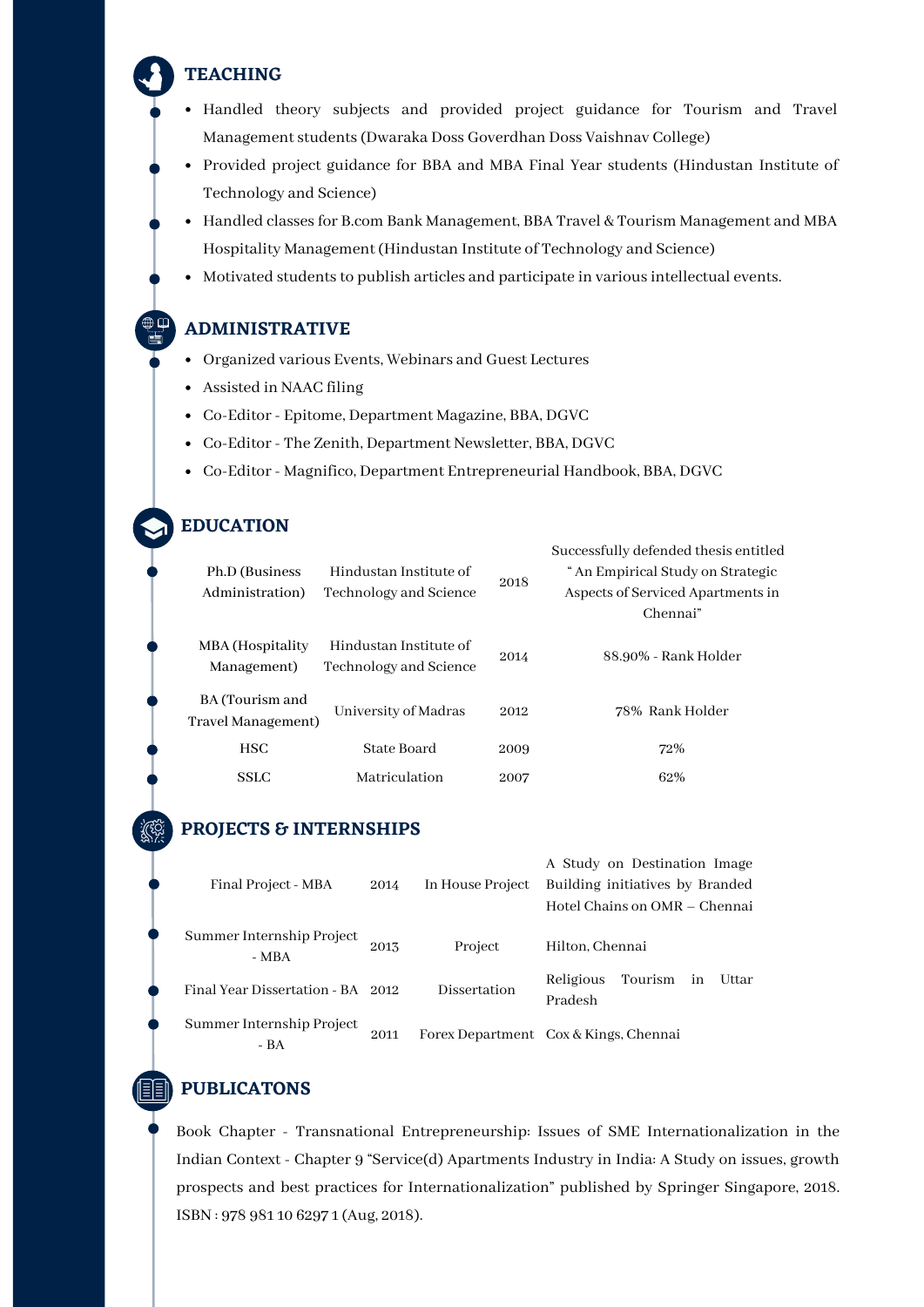#### **JOURNALS**

- 1. A Study on Supply Chain Management Practices in Small Scale Enterprises, Utkal Historical Research Journal (UGC Care), Volume XXXIV, ISSN 0976-2132, (2021)
- 2. Scopus Indexed Journal International Journal of Pure and Applied Mathematics (IJPAM) Volume 118, Issue 21A titled "Strategies adopted by Serviced Apartments for Customer Attraction and Retention in Emerging Market" ISSN 1314-3395 (Online) | ISSN: 1311-8080 (Print), Impact factor: 7.19 (Jun, 2018)
- 3.Scopus Indexed Journal International Journal of Pure and Applied Mathematics (IJPAM) Volume 118, Issue 22A titled "Strategic Aspects of Serviced Apartment Industry in Chennai - Growth and Challenges" ISSN 1314-3395 (Online)

| ISSN: 1311-8080 (Print), Impact factor: 7.19 (Jun, 2018)

- 4. International Journal of Exclusive Management (IJEMR) Volume 6, Issue 08 titled "A Study on the Emerging Opportunities and Scope of Serviced Apartments in Tamilnadu" ISSN: 2249–2585 (Online) | ISSN: 2249-8672 (Print), Impact factor: 5.76, (Aug – 2016)
- 5. Bonfring International Journal of Industrial Engineering and Management Science Volume 6, Issue 3 titled "Revenue Management and Dynamic Pricing Practices at the Gateway Hotel, Chennai" ISSN: 2277-5056 (Online) | ISSN: 2250-1096 (Print), Impact factor: 0.541, Pg-63 (Jun – 2016)
- 6. ARSEAM International Journal of Marketing & Financial Management Volume 3, titled "Online Travel and Tourism Startups in India: Business Models & Growth Challenges" ISSN: 2348 –3954 (Online) | ISSN: 2349 – 2546 (Print), Impact factor: 3.43, Pg-20 (Feb – 2015)
- 7. International Conference on Marketing by ITM Business School, Chennai and International Multidisciplinary Research Foundation titled "Emerging Destinations for Service Apartment in India" ISSN 2321 – 319, Impact factor: 2.75, Pg- 142 (Jan-2015)

#### CONFERENCE PROCEEDINGS

- 1.International Conference on "Intelligence, Innovation and Inclusion (3i) Best practices for global Excellence" by Pondicherry University - "Traditional versus New wave of Small Players in Tourism Sector: A Study among Travel Agents in Chennai" ISBN: 978-81-8209-446-8 Pg. 510 (Mar-2016)
- 2.International Conference on "Innovative Trends in Business Practices for Sustainable Development" by Madras University - "Sustainability of Serviced Apartment Industry in Chennai: Issues and Challenges" & "Sustainability of Traditional Healthcare Practices – A Study on ITWWS, Thandarai Village" ISBN: 978-81-8094-320-1 Pg.67-77 (Mar-2016)
- 3. International Conference on Retailing and Branding Brand Sculpting Corporate Identity by Madras University, titled "Emerging Trends in Service Apartment Industry – Chennai Scenario" ISBN: 978-81-8094-166-5 (Feb – 2015)
- 4.Presented Paper in an International Conference on e Business A Paradigm Shift in the Contemporary Scenario, titled "A Study on Destination Image Building initiatives by Branded Hotel Chains on OMR – Chennai" ISBN-13: 978-81-8209-185-6 | ISBN-10: 81-8209-185-3 (Aug – 2014)